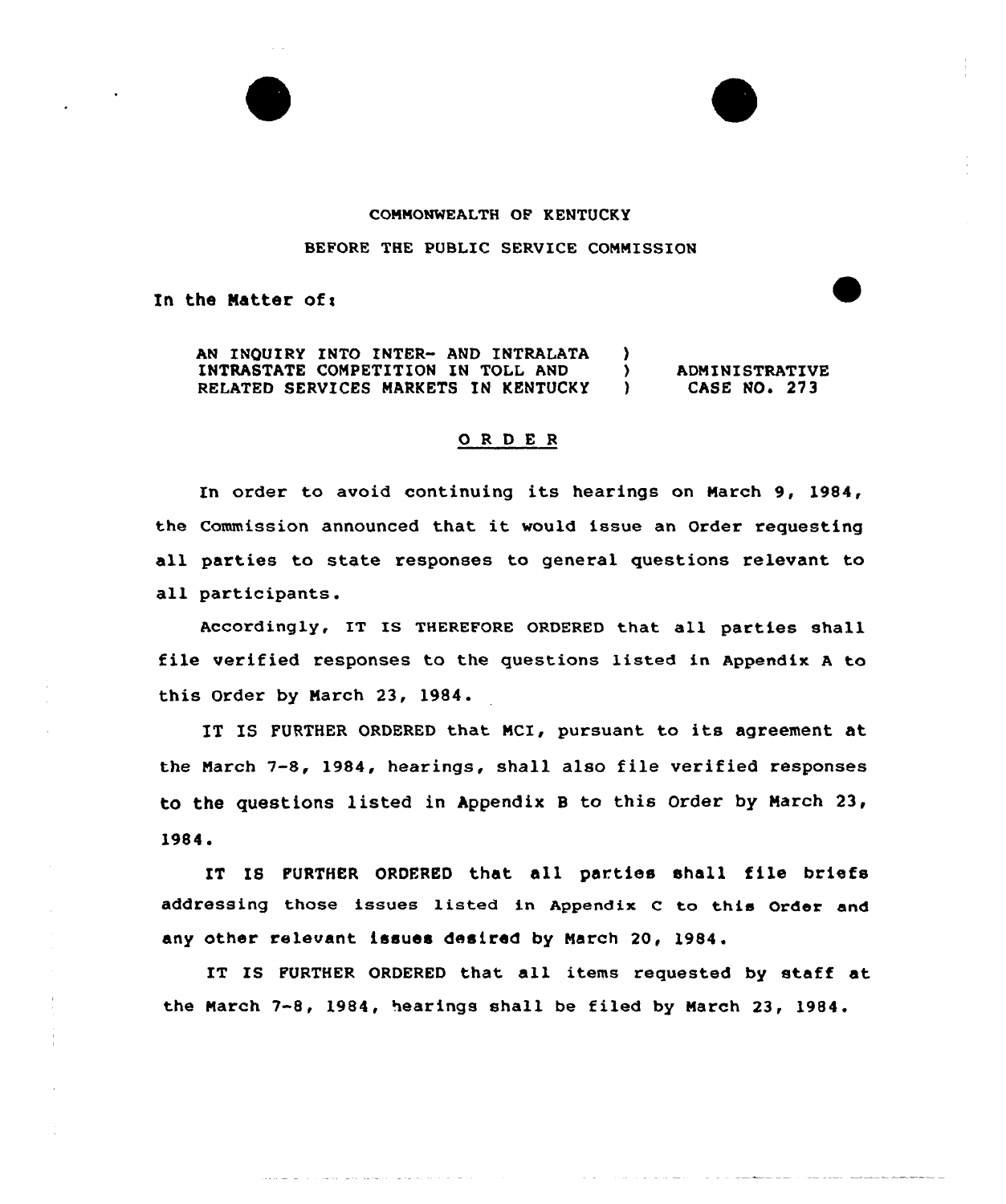Done at Frankfort, Kentucky, this 13th day of March, 1984.

PUBLIC SERVICE CONNISSION  $\chi_{\textrm{haf}}$ Vice Chairman reger **Commissioner** 

ATTEST <sup>s</sup>

**Secretary**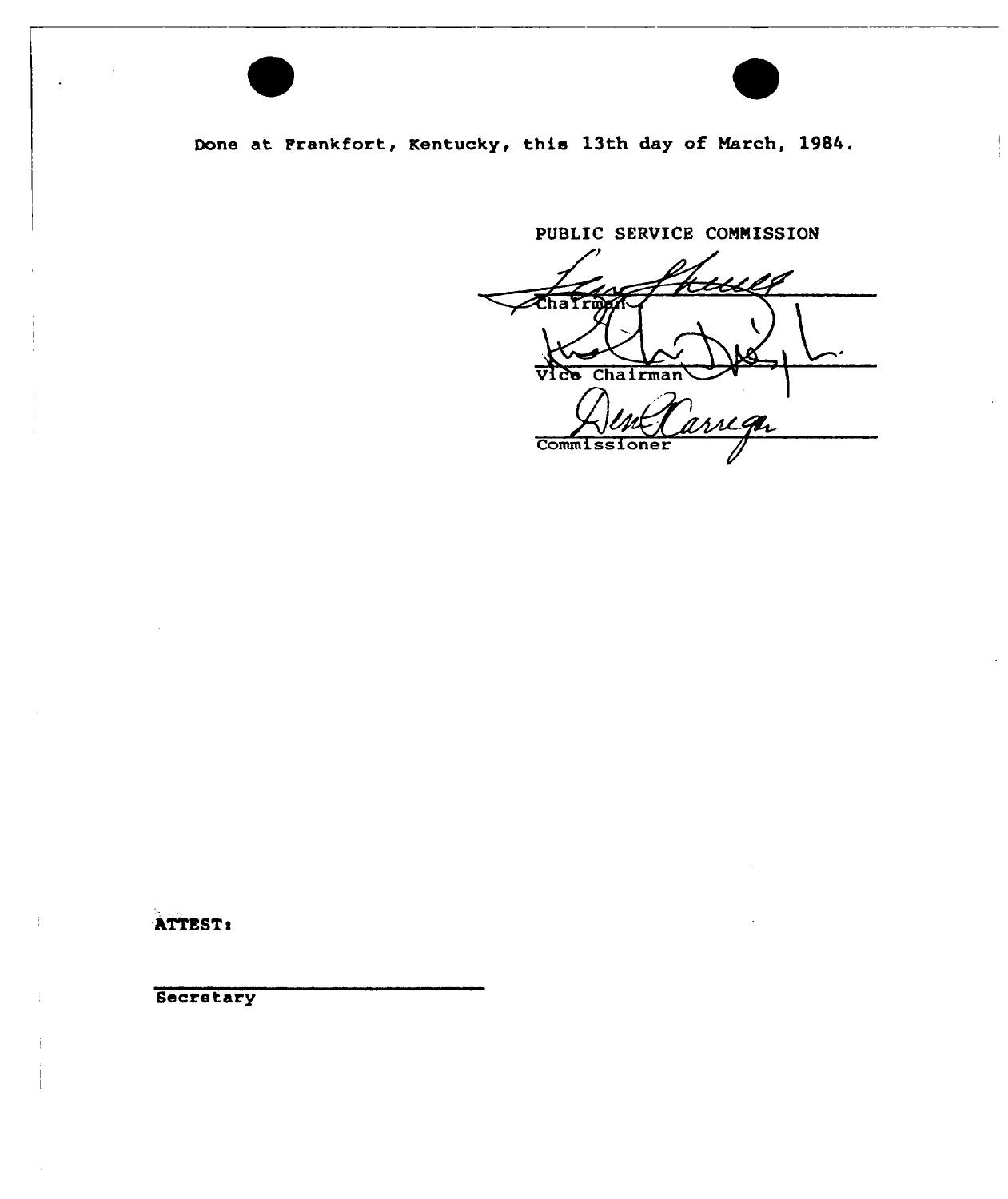#### APPENDIX A

l. Is it possible for an Other Common Carrier ("OCC') with an ENFIA-A or line side connection to the local switch to block intrastate calls? If so, explain how? If not, why not? If yes, how much would it cost?

2. Would it be possible for OCCs to block calls if they had equal access"?

3. What specific service standard reporting do you think should be required of the OCCs  $(i.e.,$  quality of service, etc.)?

4. What do you think could be done to minimize intraLATA calls completed by the OCCs if intraLATA competition is not allowed?

5. What is your position on "de-averaging" rates from <sup>a</sup> statewide basis and setting rates on a "point-to-point" basis depending on the market being served?

6. How would you go about setting these rates on a "pointto-point" basis'?

a. what factors would you consider? (Competition, cost, market size, etc .)

b. How would you consider these factors?

c. How should the Commission consider these factors?

7. In what form should the Commission h<mark>ave rat</mark>e jurisdiction over these rates?

a. Should these rates be cost-based? If not, what pricing methodology should be used to determine rates?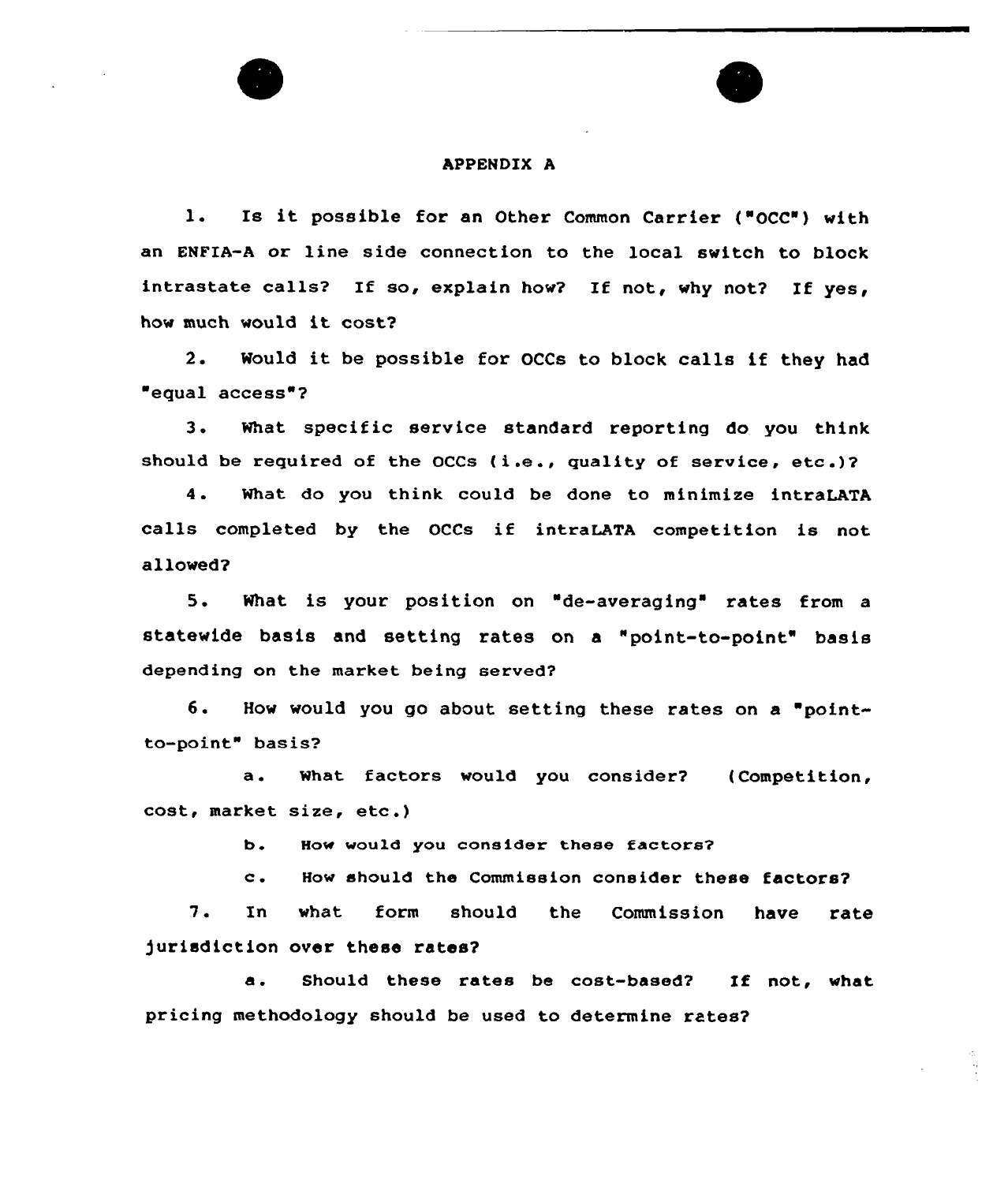b. Should the xates be on file with the Commission as part of your tariff?

8. KRS 278.170 prohibits undue discrimination as to rates or service, " ...between localities, or between classes of service for doing a like or contemporaneous sexvice under the same or substantially the same condition."

a. Mouldn't point-to-point pricing be prohibited under this statute?

b. If not, then explain how discrimination would not occur if you charged different rates between different locations while providing the same service .

<sup>c</sup> . Axe demonstrated cost differences sufficient basis for discrimination which is otherwise prohibited'

d. Does your company have its own cost studies?

e. If so, to what level of detail are they currently maintained?

9. Should the Commission consider the financial viability of an enterprise by its potential or forecasted demand, as well as its assets, in deciding whether or not to grant a certificate?

10. Can and should the Commission require that an OCC or reseller "escrow" or insure its customers' deposits?

ll. What other information should be included in the basic application for certification? ( For example, facilities plans.)

12. In what time frame should certification take place?

13. If intraLATA competition is permitted, should the exchange carriers be permitted to discontinue filing Form <sup>N</sup> for toll or should the OCCs be required to file Form M?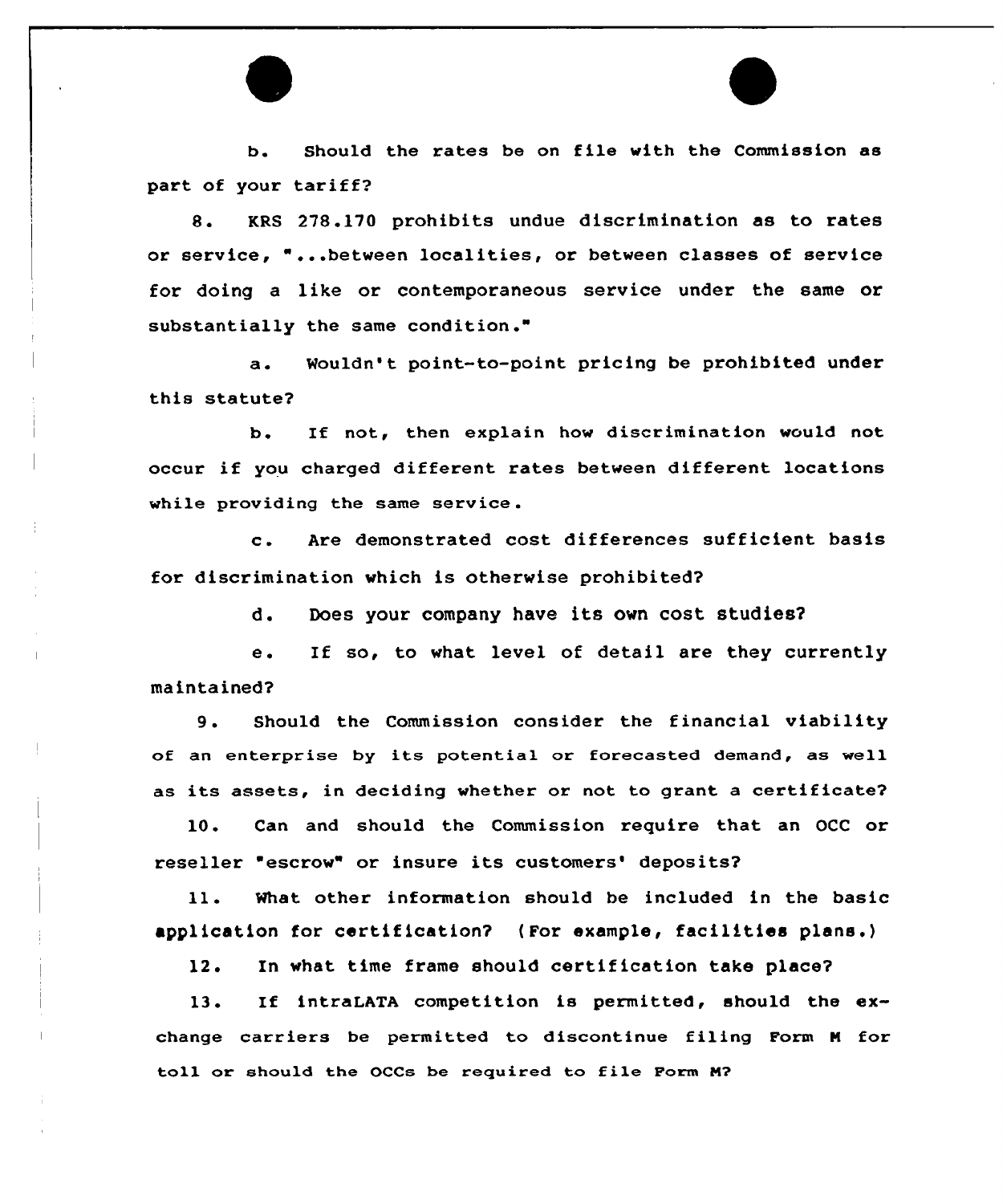



14. What annual and monthly filing requirements do you see as necessary for the Commission to monitor, initially (e.g., Balance Sheet, Income Statement, Construction, Number of customers, etc.)?

15. Should OCCs and resellers be required to comply with the Commission's regulations on "discontinuance of service" and deposits"?

a. If a local exchange carrier's access charge tariff specifies that it will handle these matters, cite those sections and describe how they would work.

16. Should the Commission require all telephone companies to provide equal access as has been required in the interLATA market for South Central Bell ('SCB") and General Telephone? Should it be limited to interLATA or also required for intraLATA purposes? Specify your current estimates of the cost of interLATA equal access and the cost of both inter- and intraLATA equal access.

17. Over what time frame should equal access be accomplished?

1S. At whose expense should this additional investment be undertaken and what protection should be taken to prevent exit without adequate payment by firm(s) requesting equal access?

19. Who should bear the cost of overestimated capacity of the local exchange carrier due to overestimation of demand by interexchange carriers? How should this risk be addressed in designing rates?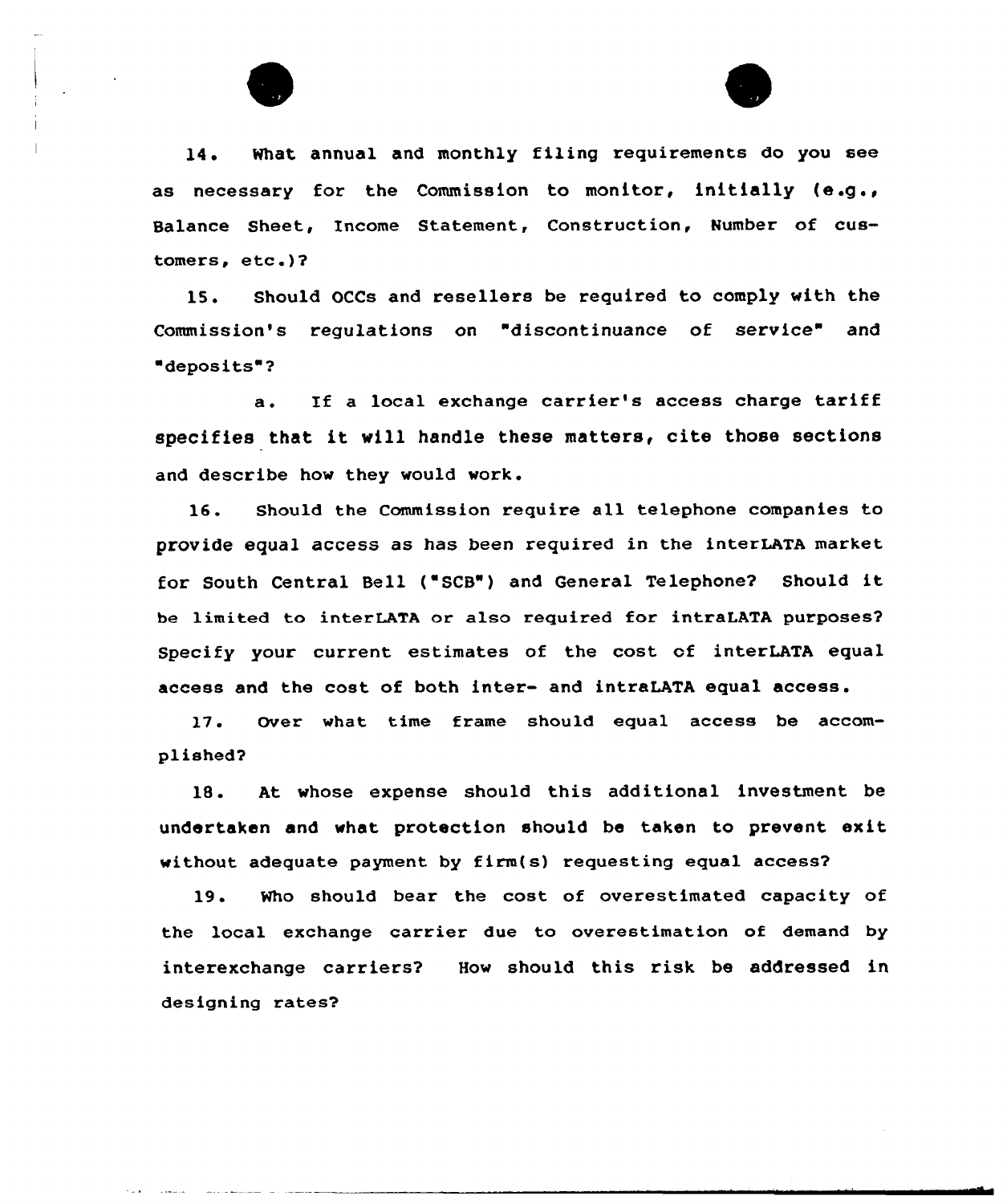## Local exchange telephone companies only:

20. Where is touch tone service not yet available in Kentucky? (Identify each exchange and number of access lines and/or customers involved.)

21. What is the overall availability of touch tone service on your telephone system? (State number of touch tone access lines and total access lines.)

22. Of those subscribers with touch tone service available, how many subscribe to it?

# South Central Bell only:

23. Does Judge Greene's March 9, 1984, Order alter SCB's position concerning intraLATA competition2 (See attached copy.)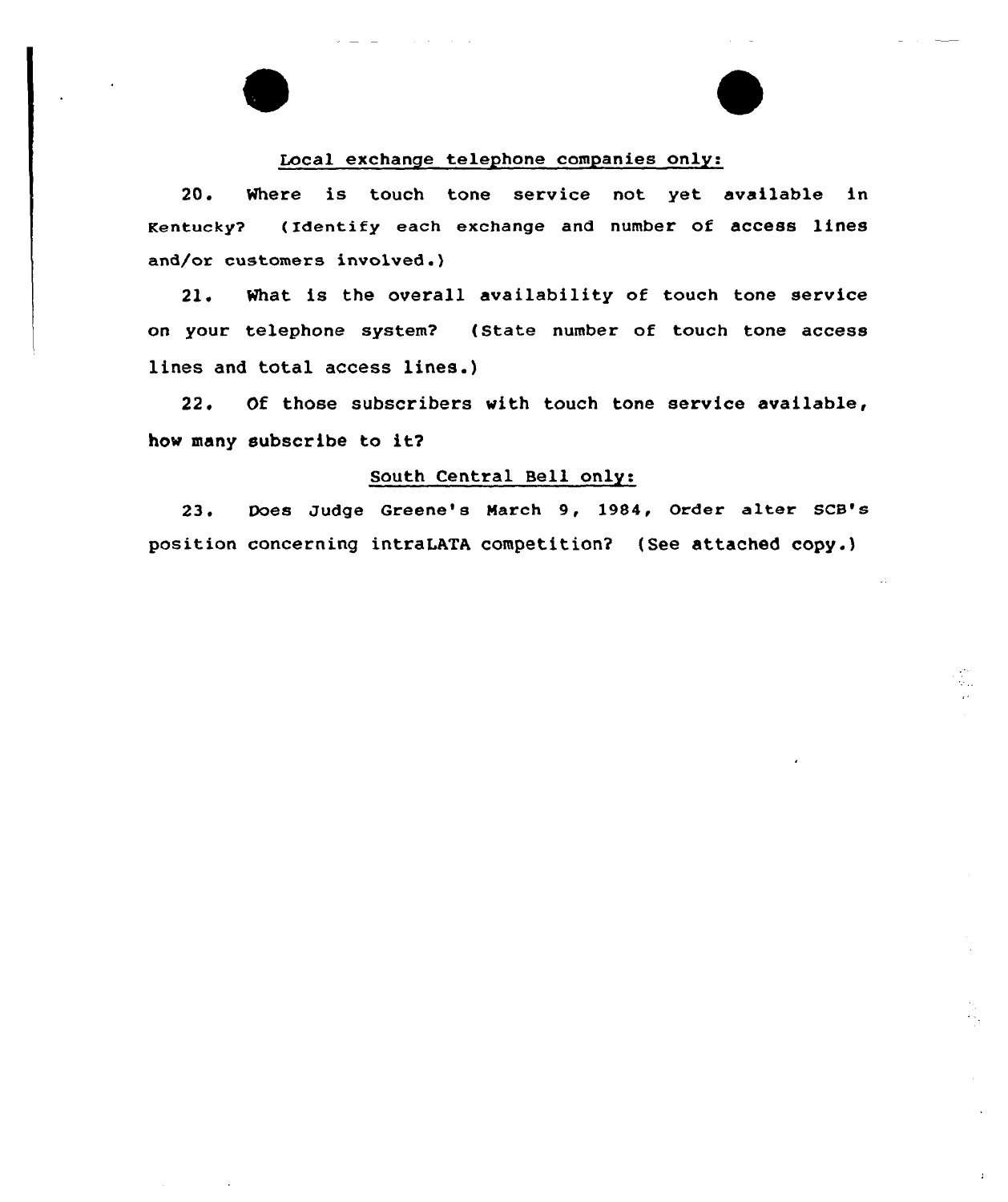#### UNITED STATES DISTRICT COURT FOR THE DISTRICT OF COLUMBIA

)

) ) )

) ) ) ) ) )

UNITED STATES OF AMERICA,

Plaintiff.

WESTERN ELECTRIC COMPANY, INC., AND AMERICAN TELEPHONE AND TELEGRAPH COMPANY,

Defendants. )

UNITED STATES OF AMERICA.

Plaintiff.

v.

AMERICAN TELEPHONE AND TELEGRAPH COMPANY, et al.,

Defendants.

v. (a) Civil Action No. 82-0192

te Adm Case 273

# ~ii ED

 $MAR 9 - 1984$ 

JAMES F. DAVEY, CHIEK

) Misc. No. 82-0025 (PI)

#### ORDER

Upon consideration of the motion of the Association of Long Distance Telephone Companies (ALTEL) for the entry of an order prohibiting the Operating Companies from opposing the introduction of intra-LATA toll service competition before various state regulatory authorities, the responses thereto, ALTEL's reply, and the entire record herein, it appearing that ALTEL's motion, which vas filed either on December 31, 1983, or January 3, 1084, may be out of time (see Memorandum Order dated December 21, 1983), and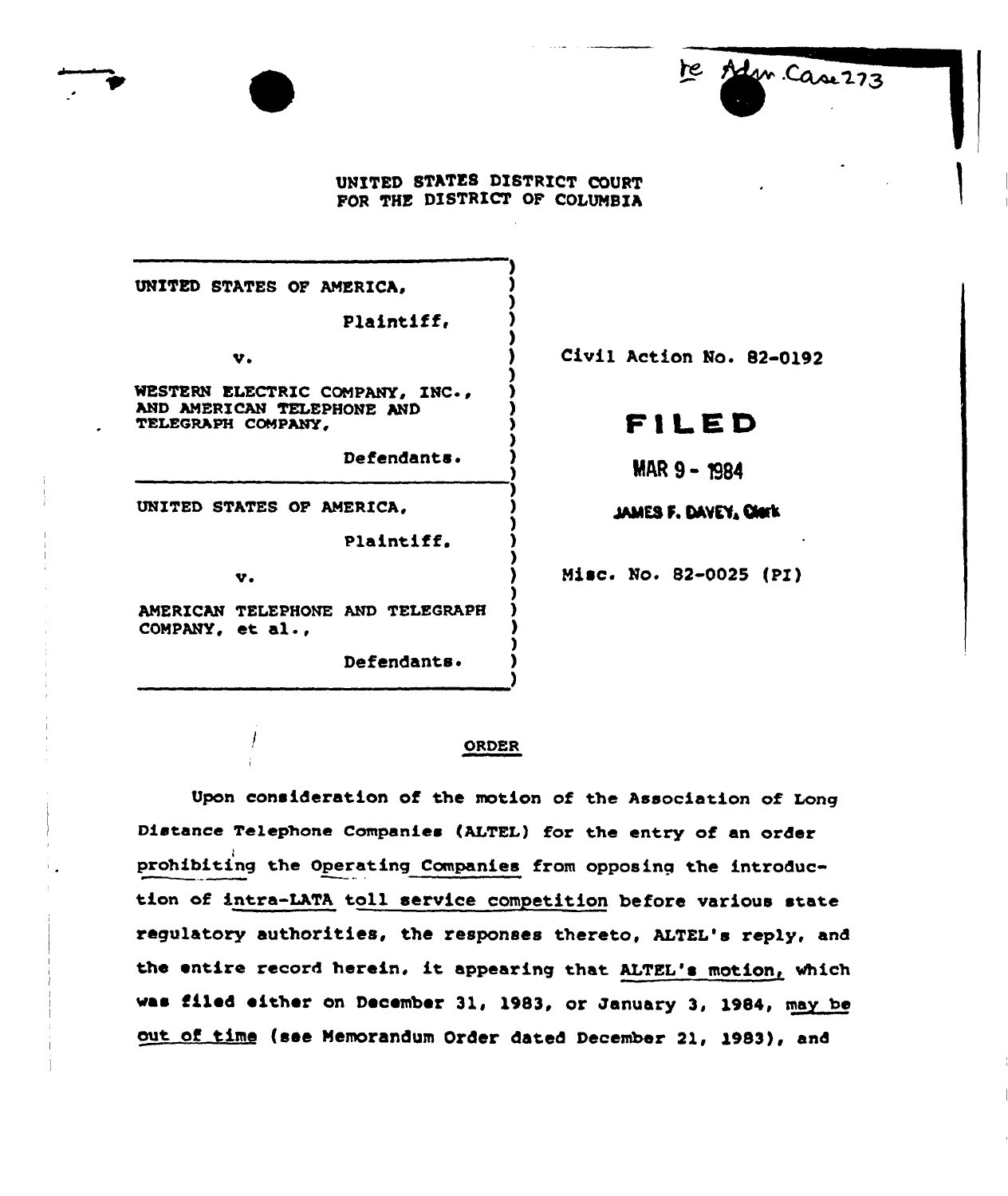

it appearing further that the decree does not contain any provision which would limit the right of Operating Companies to advocate positions before state regulatory. commissions, it is this  $4L$  day of March, 1984,

ORDERED That the motion be and it is hereby denied.

 $\blacksquare$ 

Harbld H. Greene United States District Judge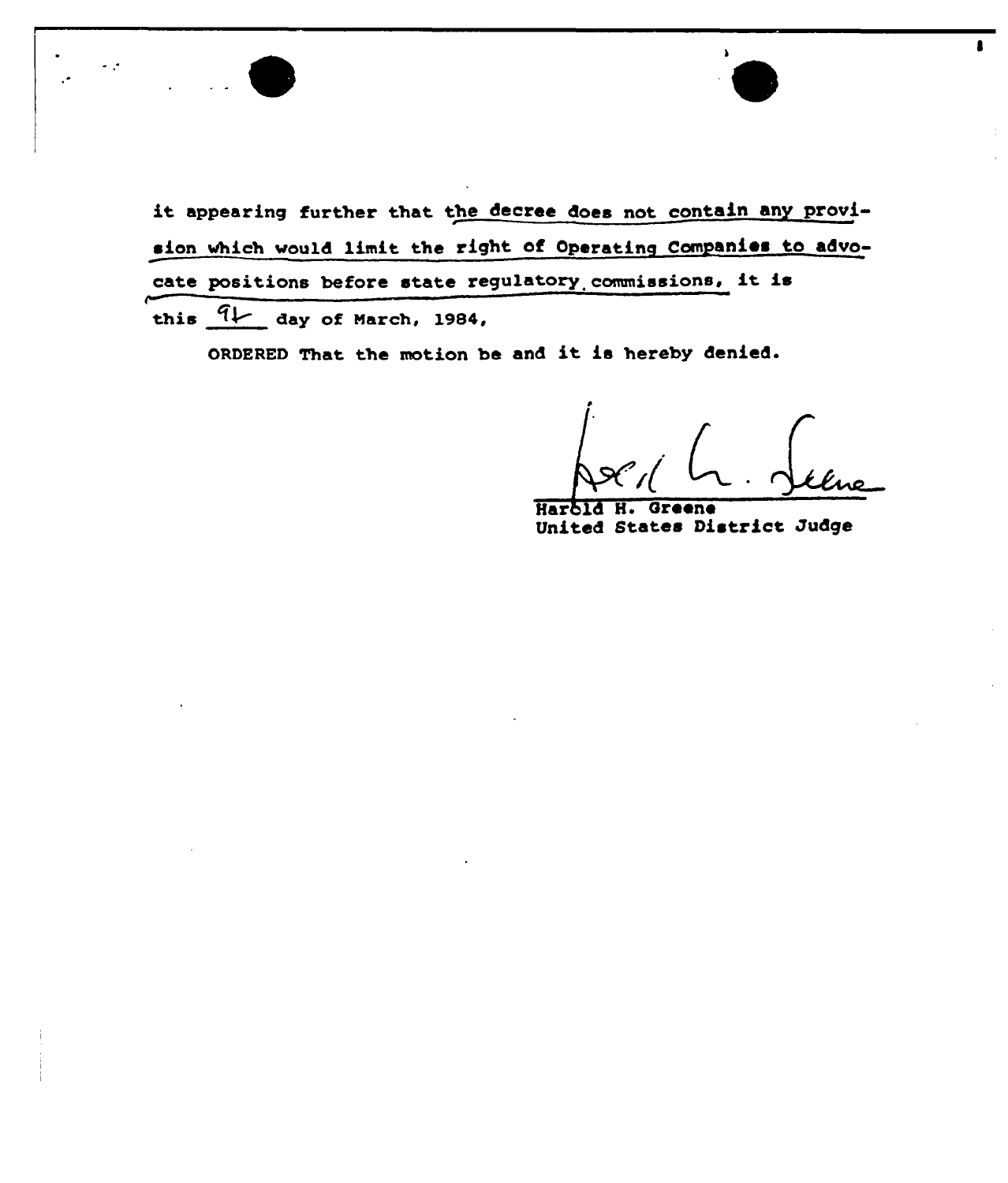#### APPENDIX B

l. It has been stated Kentucky subscribers can make "incidental" use of your network to make intrastate calls.

a. Has NCI estimated how much unauthorized intrastate use has occurred? If so, what is this estimate?

b. Have MCI's policies designed to deter such unauthorized use been effective? If yes, upon what is this answer based?

2. Assume the Commission delays the introduction of intra-LATA competition while allowing interLATA competition. Further assume the Commission will take some positive steps to prevent or discourage unauthorized intraLATA calling on the OCC's networks.

a. Present in detail, alternative plans, ranging from most stringent to least stringent, to accomplish the goal of preventing or discouraging such unauthorized calling under these conditions.

b. State MCI's preferred plan under these conditions and explain the reasons for this preference.

3. Assume that any calls received by an MCI switch have been originated by MCI subscribers in the local calling area of the switch.

a. Mould MCI, at least for billing purposes, be able to distinguish between inter- and intraLATA calls?

b. Could a surcharge be imposed on intraLATA calls? Would this require prohibitively costly alterations to MCI's current billing procedures?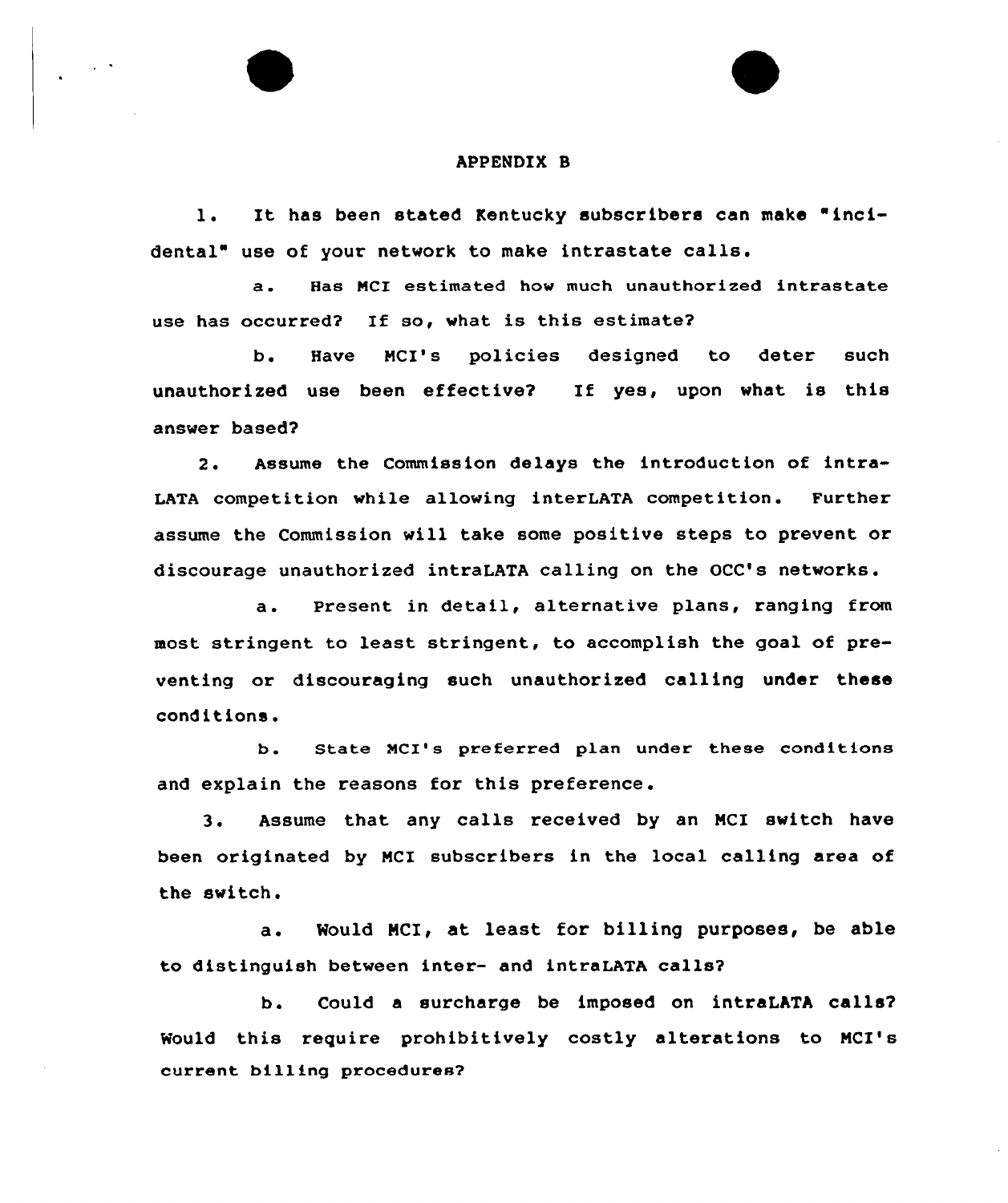

4. Could not NCI in its promotional material, explain LATA configurations and inform customers that a surcharge would be placed on any completed intraLATA calls? Mould NCI be willing to undertake to do so in order to be certificated for interLATA carriage? If not, explain.